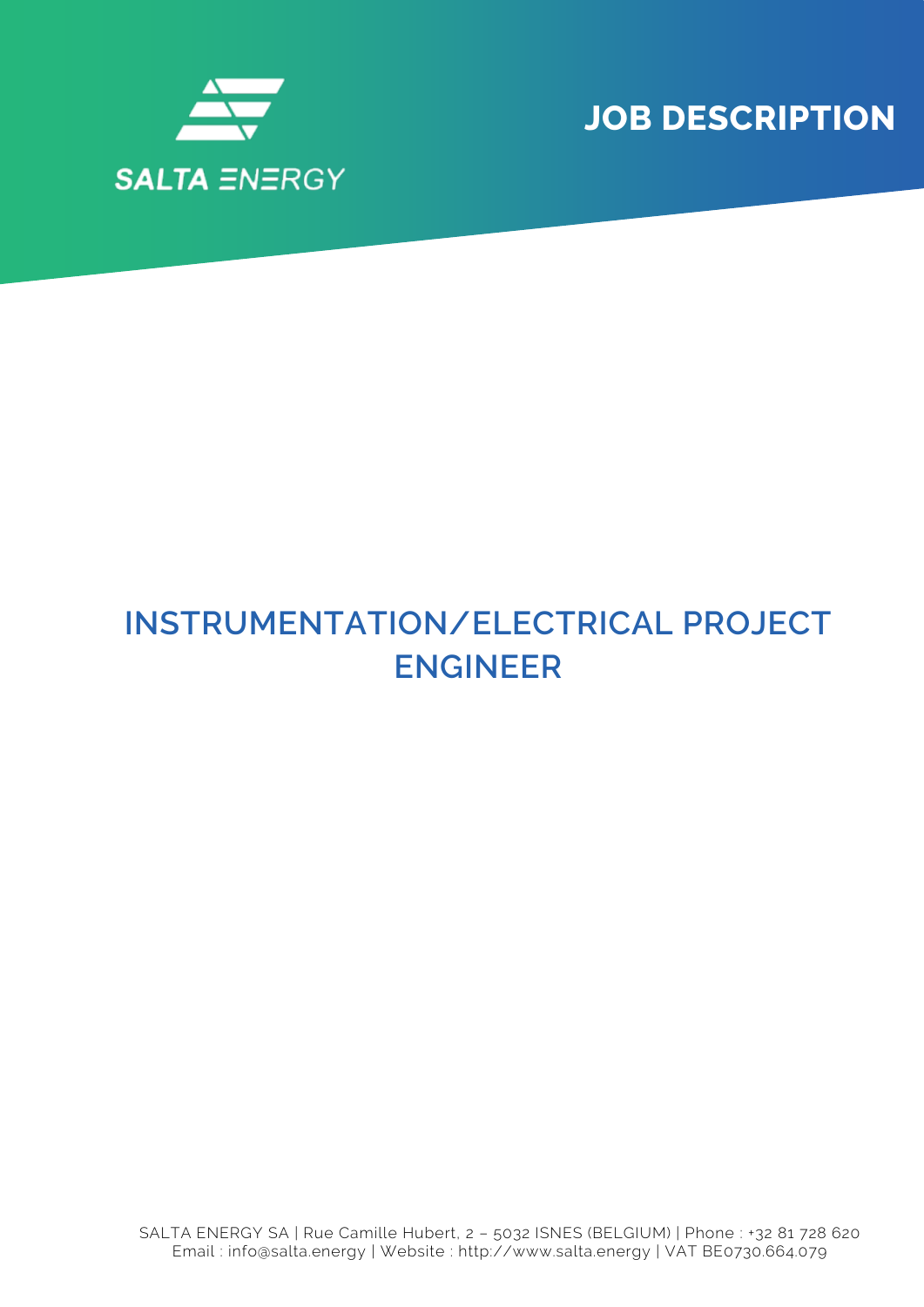

## **1. PRESENTATION**

SALTA ENERGY is Belgian engineering company specialised in the Oil & Gas industry, specialized in EPC projects in the energy sector in Africa.

The philosophy of SALTA ENERGY is based on listening to customer's needs. SALTA ENERGY proposes flexible, innovating & cost-effective solutions, bearing in mind the safety.

The SALTA ENERGY offer varies from advice to global consultancy studies, from technical audit to the optimisation of running plants, from



engineering to global Engineering, Procurement and Commissioning projects. Due to new projects, SALTA ENERGY is looking for a new collaborator as technical and administrative support

## **2. MISSION**

In direct relation with the Project Managers, you will be in charge of the electrical and control command studies of the project as well as the follow-up of the manufacture and the commissioning of the electrical and control cabinets.

A true technical enthusiast, you have the opportunity to go from periods of intense engineering (drawing up plans, technical specifications) to periods in the field for commissioning.

The main areas of activity for projects (and other activities) are:

- Electricity: distribution of the low voltage networks from the transformer to the consumer
- Instrumentation: definition of the different instruments of the installation
- Automation: development of functional analysis, of the entire control system and supervision

Average size of projects: From 1 to 10 M € per project

Main tasks:

- Costing of the electrical  $\ell$  instrumentation  $\ell$  automation part of the projects
- General electrical design (Single line diagram, power balance)
- Electrical design of details with realizations of plans
- Carrying out the functional analysis